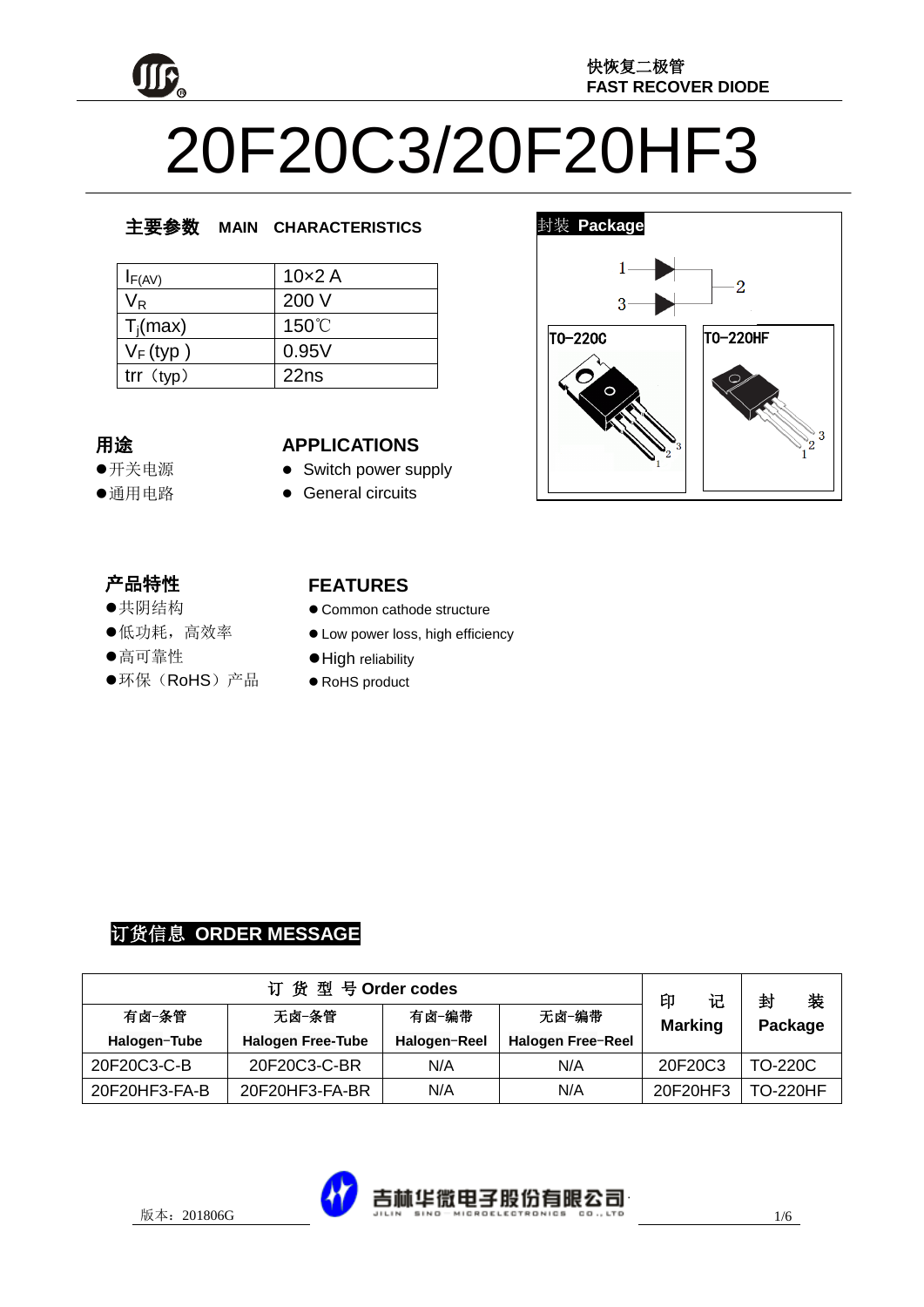

| 绝对最大额定值<br>ABSOLUTE RATINGS (Tc=25°C) |                     |            |              |              |        |
|---------------------------------------|---------------------|------------|--------------|--------------|--------|
| 项                                     | 目                   |            | 符<br>뮹       | 数<br>值       | 单<br>位 |
|                                       | <b>Parameter</b>    |            | Symbol       | <b>Value</b> | Unit   |
| 最大反向重复峰值电压                            |                     |            | <b>VRRM</b>  |              | V      |
| Repetitive peak reverse voltage       |                     |            |              | 200          |        |
| 正向平均整流电流                              | $T_c = 100^{\circ}$ | 整个器件       |              | 20           |        |
| Average forward                       | $(TO-220C)$         | per device |              |              | A      |
| current                               | $T_c = 100^{\circ}$ | 单<br>侧     | F (AV)       | 10           |        |
|                                       | (TO-220HF)          | per diode  |              |              |        |
| 峰值单脉冲浪涌电流                             |                     |            |              |              |        |
| Peak one Cycle Surge Forward          |                     |            | <b>IFSM</b>  | 100          | A      |
| Current(Non-Repetitive) t=10ms        |                     |            |              |              |        |
| 结温                                    |                     | TJ         | $-50 - +150$ | °C           |        |
| <b>Junction Temperature</b>           |                     |            |              |              |        |
| 储存温度                                  |                     |            | Tstg         |              | °C     |
| Storage temperature range             |                     |            |              | $-50 - +150$ |        |

# 电特性 **ELECTRICAL CHARACTERISTICS (Tc=25**℃ **unless otherwise specified)**

| 项<br>目             | 测试条件                                               |                | 最小值        | 典型值        | 最大值        | 单位          |
|--------------------|----------------------------------------------------|----------------|------------|------------|------------|-------------|
| <b>Parameter</b>   | <b>Tests conditions</b>                            |                | Value(min) | Value(typ) | Value(max) | <b>Unit</b> |
| VRRM               | $I_R = 50 \mu A$                                   |                | 200        |            |            | V           |
|                    | $T_j = 25^{\circ}C$                                |                |            |            | 50         | μA          |
| l R                | $T_j = 125^{\circ}C$                               | <b>VR=VRRM</b> |            |            | 200        | μA          |
| VF                 | $T_j = 25^{\circ}C$                                |                | 0.92       | 0.95       | 1.1        | V           |
|                    | $T_j = 125^{\circ}C$                               | F=10A          |            |            | 1.0        |             |
| ${\sf T}_{\sf RR}$ | $I_F = 1A$ , $V_R = 30V$ , $di_F/dt = -200A/\mu s$ |                |            | 22         | 30         | ns          |

#### 热特性 **THERMAL CHARACTERISTICS**

| 项<br>目                              |                | 符<br>뮥     | 最小值        | 最大值        | 单<br>位            |
|-------------------------------------|----------------|------------|------------|------------|-------------------|
| <b>Parameter</b>                    |                | Symbol     | Value(min) | Value(max) | Unit              |
| 结到管壳的热阻<br>Thermal resistance from  | <b>TO-220C</b> | $Rth(i-c)$ |            | 1.6        | $\mathcal{C}$ / W |
| junction to case<br><b>TO-22OHF</b> |                |            |            | 3.8        |                   |

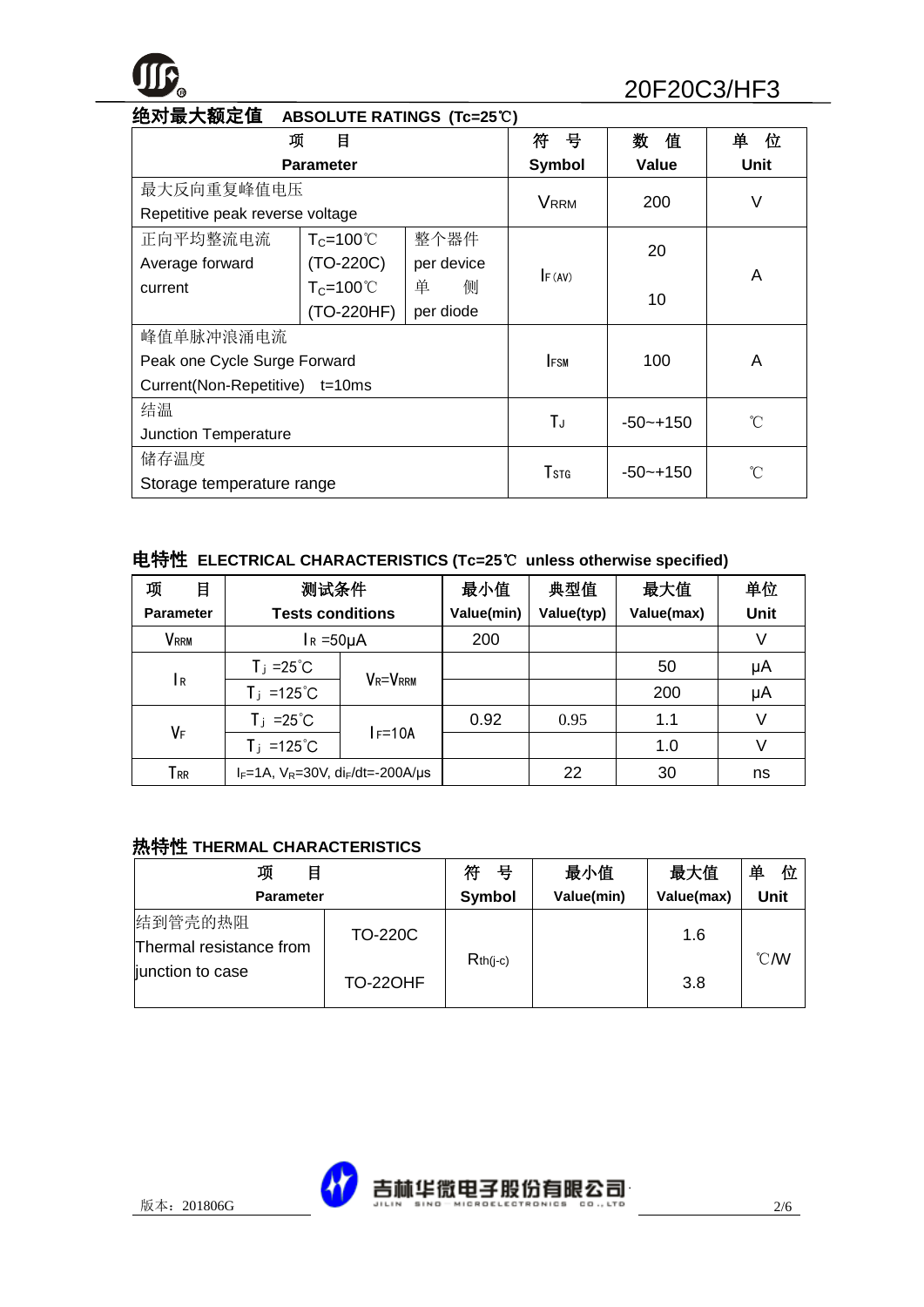

# **<sup>R</sup>** 20F20C3/HF3

#### 特征曲线 **ELECTRICAL CHARACTERISTICS (curves)**



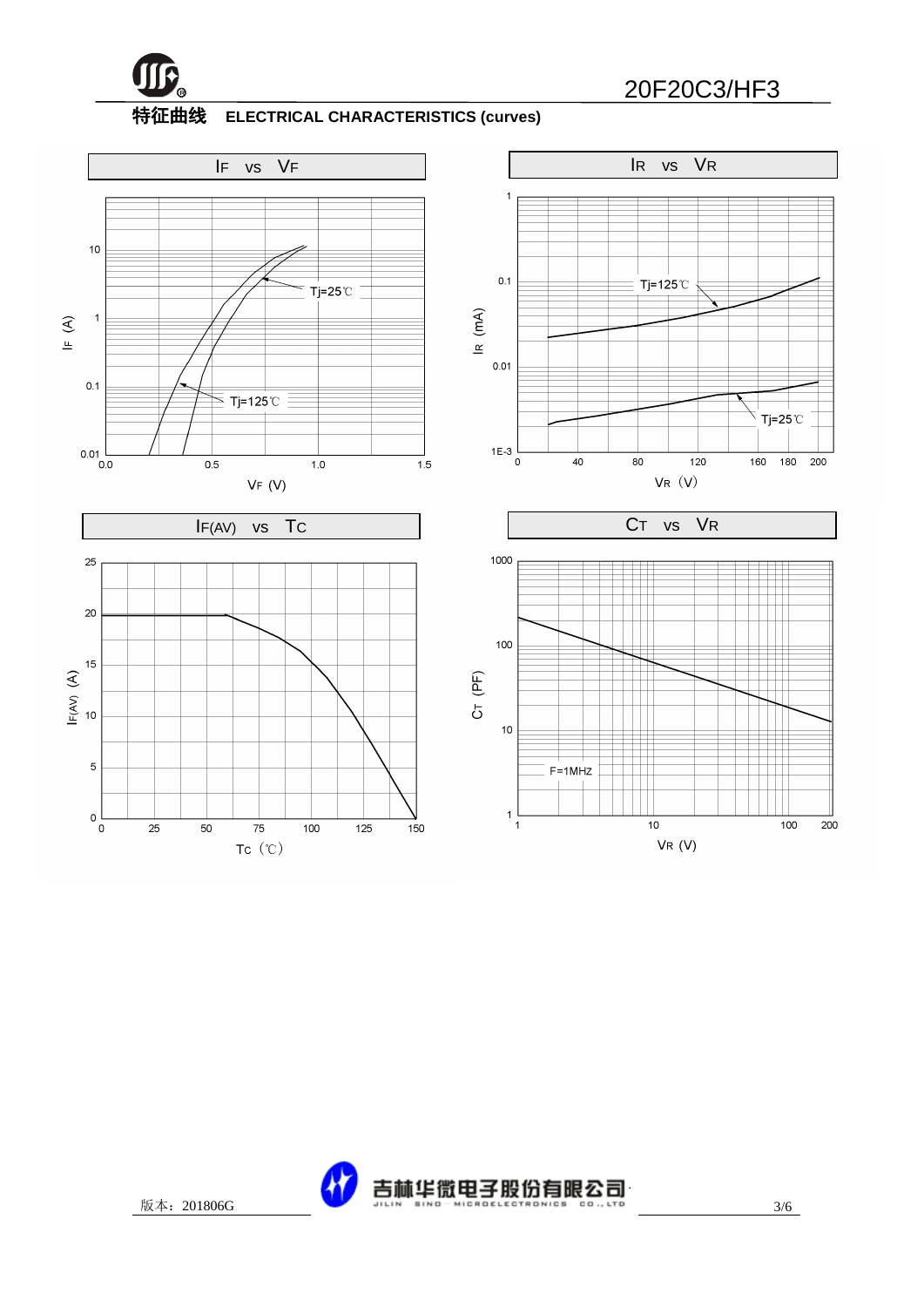

# **R** 20F20C3/HF3

#### 外形尺寸 **PACKAGE MECHANICAL DATA**

**TO-220C** 单位 **Unit** :**mm**



| 符号<br>symbol | <b>MIN</b> | MA)   |
|--------------|------------|-------|
| А            | 4.30       | 4.70  |
| в            | 1.10       | 1.40  |
| b            | 0.70       | 0.95  |
| С            | 0.40       | 0.65  |
| D            | 15.20      | 16.20 |
| D2           | 9.00       | 9.40  |
| E            | 9.70       | 10.10 |
| е            | 2.39       | 2.69  |
| F            | 1.25       | 1.40  |
| L            | 12.60      | 13.60 |
| L2           | 2.80       | 3.20  |
| Q            | 2.60       | 3.00  |
| Q1           | 2.20       | 2.60  |
| P            | 3.50       | 3.80  |





 $\mathbf c$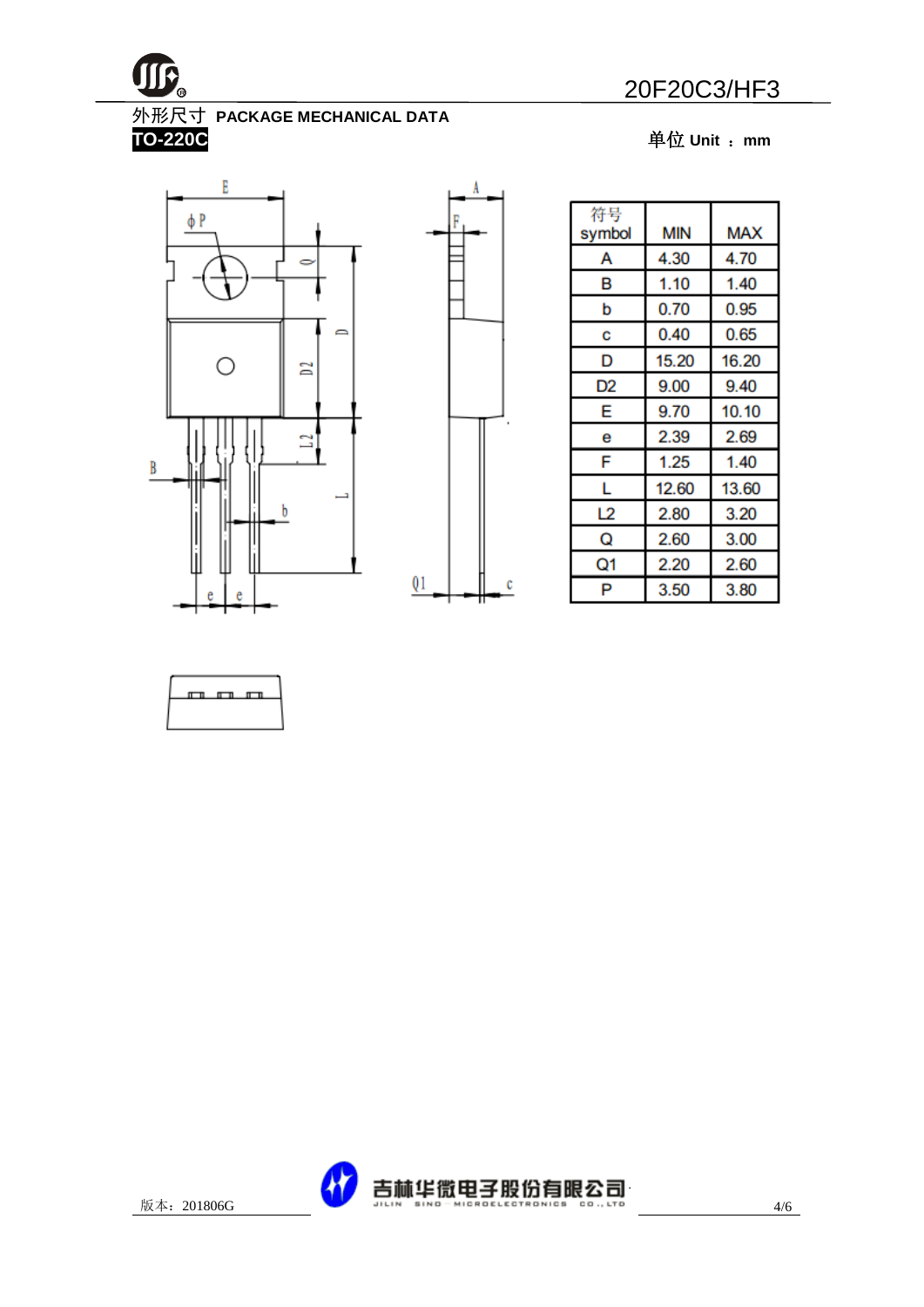$\overline{\phantom{a}}$ 

**R** 20F20C3/HF3

# 外形尺寸 **PACKAGE MECHANICAL DATA**

**TO-220HF** 单位 **Unit** :**mm**





| 符号        |          |            |  |
|-----------|----------|------------|--|
| symbol    | ΜIΝ      | <b>MAX</b> |  |
| А         | 4.0      | 5.0        |  |
| <b>B1</b> | 0.87     | 1.27       |  |
| p         | 0.72     | 0.92       |  |
| С         | 0.5      | 0.7        |  |
| D         | 15.0     | 16.5       |  |
| D2        | 7.8      | 9.4        |  |
| E         | 9.62     | 10.62      |  |
| е         | 2.54 TYP |            |  |
| F         | 2.3      | 3.3        |  |
| L         | 13.0     | 14.0       |  |
| L2        | 3.1      | 3.5        |  |
| φр        | 3.0      | 3.4        |  |
| Q         | 3.15     | 3.55       |  |
| Q1        | 2.2      | 2.5        |  |